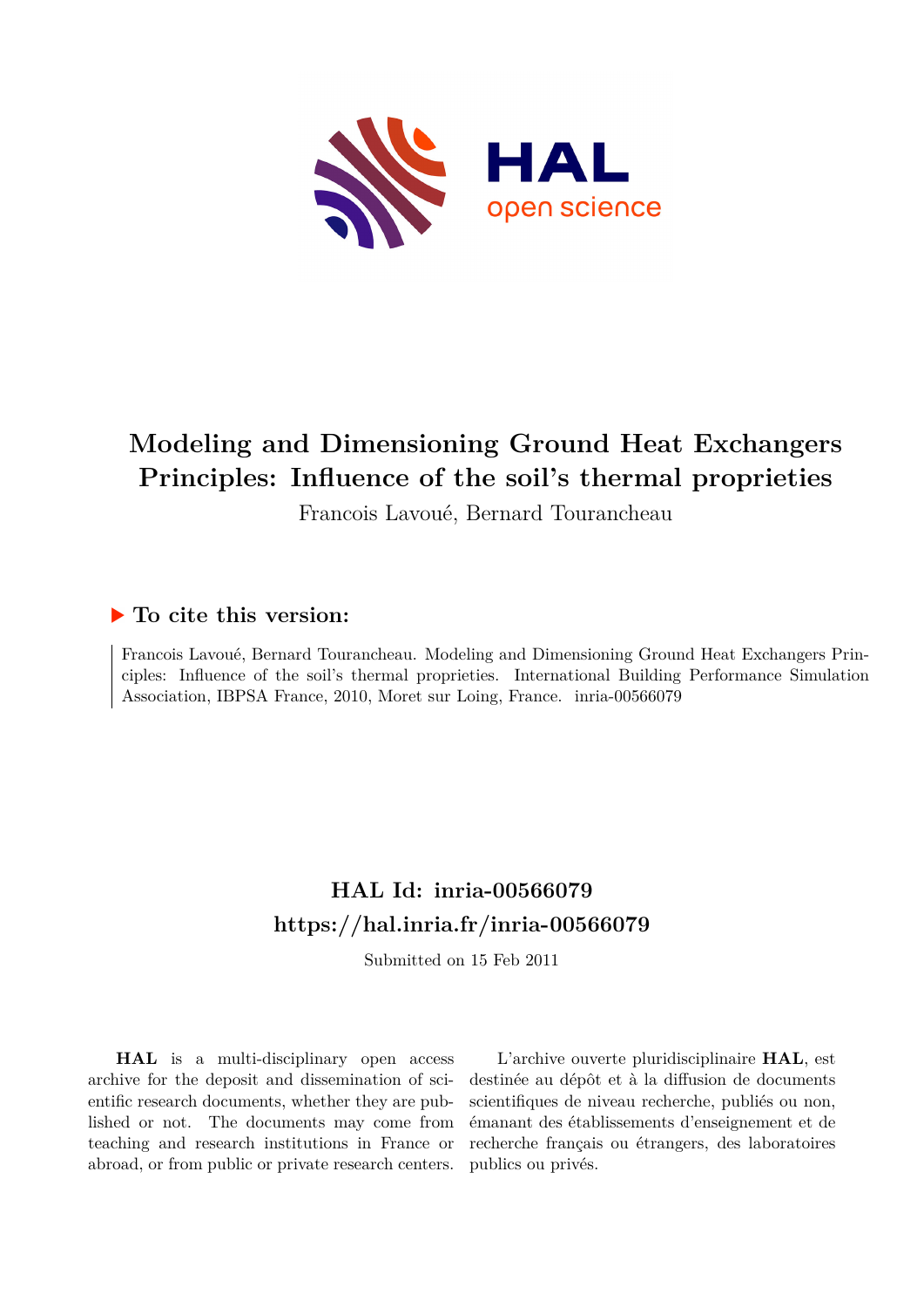# *Eléments pour la Modélisation et le Dimensionnement des Sondes Geothermiques de Faible Profondeur : ´ Influence des propriétés thermiques des sols* Modeling and Dimensioning Ground Heat Exchangers Principles: Influence of the soil's thermal proprieties

# Franc¸ois Lavoue´ *a*,*b*,∗ , Bernard Tourancheau*<sup>c</sup>*

*<sup>a</sup>Departement de G ´ eologie, ENS-Lyon, 46 all ´ ee d'Italie, F-69364 Lyon Cedex 07 ´ <sup>b</sup>LGIT, Maison des Geosciences, 1381 rue de la Piscine, BP53, F-38041 Grenoble Cedex 9 ´ <sup>c</sup>* Université Lyon 1, INRIA and CITI, INSA-Lyon, bât. C. Chappe, F-69621 <sup>∗</sup>*Corresponding author: Francois.Lavoue@ens-lyon.org*

RÉSUMÉ. Dans un contexte de crise énergétique et de réchauffement climatique, le chauffage des bâtiments grâce à l'énergie *solaire stockee dans le sol est un principe int ´ eressant. De plus, les sondes g ´ eothermiques utilis ´ ees pour extraire la chaleur du ´ sol permettent aussi de l'y reinjecter, et donc de refroidir les b ´ atiments gr ˆ ace ˆ a l'inertie thermique du sol. Cet article pr ` esente nos ´ réflexions sur la modélisation et le dimensionnement des échangeurs thermiques en faible profondeur couplés à des pompes à chaleur (PAC geothermique). Apr ´ es une pr ` esentation de la physique sous-jacente aux ´ echangeurs thermiques et des m ´ ethodes ´ de resolution analytiques et num ´ eriques, nous soulignons l'importance des valeurs des param ´ etres thermiques du sol utilis ` ees ´ par les outils numeriques pour simuler les PAC g ´ eothermiques. Nous illustrons cette question ´ a partir de r ` esultats de simulation ´ dynamique TRNSYS : ceux-ci sont fortement influencés par les valeurs de conductivité thermique du sol. Enfin, nous présentons un etat de l'art des mesures de ces param ´ etres thermiques ` in situ et suggerons quelques m ´ ethodes g ´ eophysiques pour les ´ determiner indirectement, parmi lesquelles le g ´ eoradar, l'induction ´ electromagn ´ etique et la tomographie ´ electrique. La forte ´ empreinte de la teneur en eau sur la thermique des sols permettrait en effet d'estimer leurs caracteristiques thermiques via des ´ mesures de conductivite´ electrique ou de permittivit ´ e di ´ electrique, elles aussi reli ´ ees ´ a la teneur en eau du milieu. `*

*MOTS-CLES: Echangeurs thermiques, Etude de sensibilit ´ e param ´ etrique, TRNSYS, Pompe ´ a chaleur (PAC) g ` eothermique ´*

*ABSTRACT. In the context of energy crisis and global warming, heating buildings with the solar energy stored in the soil represents a very interesting alternative. Moreover, cooling buildings can also use the soil damping capacity. This paper presents our reflexion about the modeling and dimensioning of the ground heat exchanger part of ground-coupled heat pumps (GCHP). After a physical overview of the ground heat exchanger, we extract from analytical solutions practical consequences of the soil damping behavior and limits that provide guidelines for the dimensioning. We then question the default values of the numerical tools thermal parameters used for the simulation of GCHP. We illustrate this issue through a TRNSYS dynamic simulation of GCHP, demonstrating that soil's thermal parameters have a strong impact on the results. Finally, we give some perspectives for the determination of soil's characteristics in situ, but indirectly, thanks to geophysical prospection methods as ground penetrating radar, electromagnetic induction, or electrical resistivity tomography.*

*KEYWORDS: Ground Heat Exchangers (GHE), Sensitivity Study, TRNSYS, Ground-Coupled Heat Pump (GCHP)*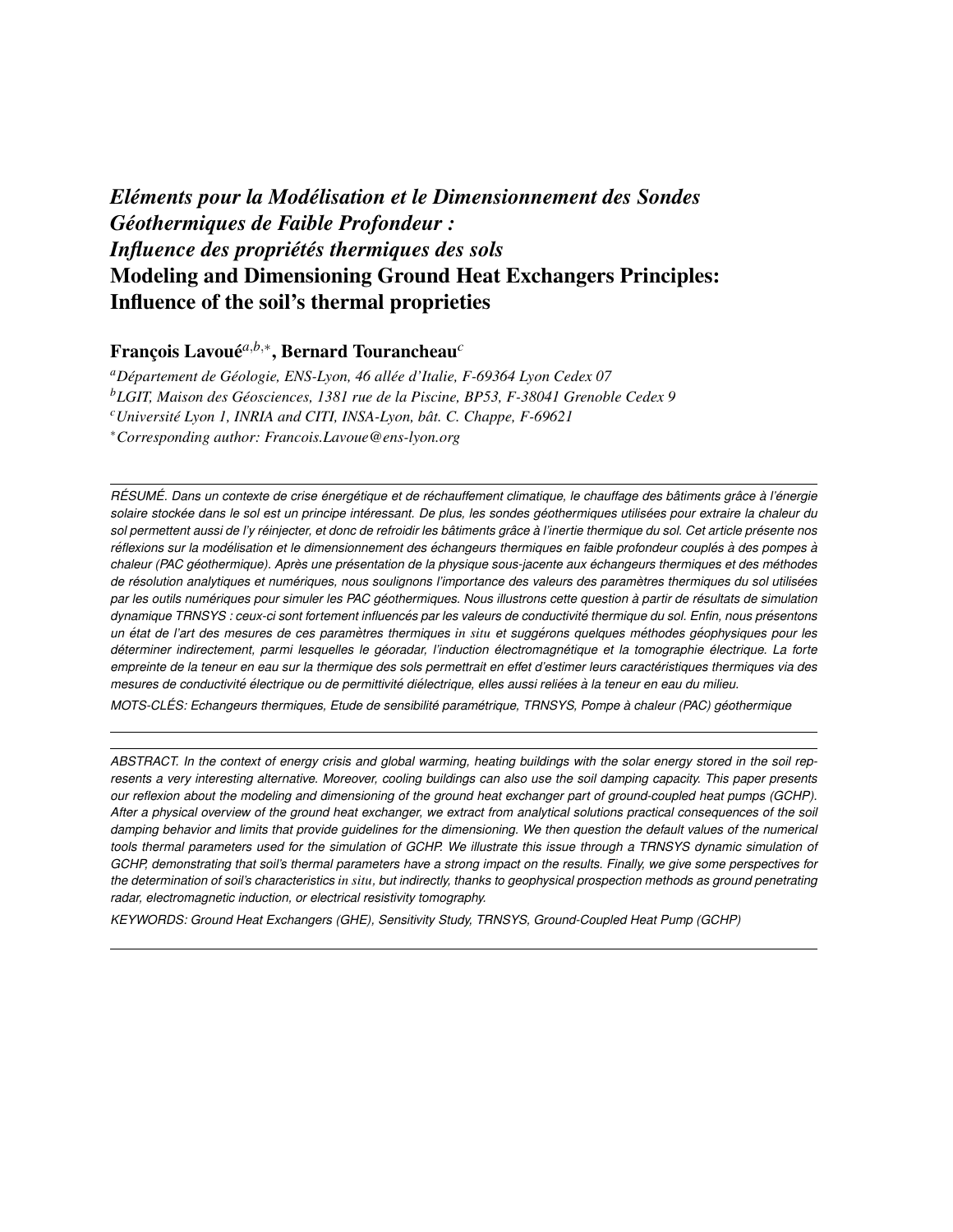| Nomenclature:    |                                            | <b>Indices:</b>  |                            |  |
|------------------|--------------------------------------------|------------------|----------------------------|--|
|                  | temperature $(K)$                          | $\boldsymbol{s}$ | soil                       |  |
| $\boldsymbol{q}$ | heat flux $(W)$                            | $\overline{a}$   | ambient air                |  |
| R                | thermal resistance $(K.m.W^{-1})$          |                  | fluid in the tubes         |  |
| $C_P$            | heat capacity $(J.K^{-1}.kg^{-1})$         | $\boldsymbol{h}$ | borehole wall              |  |
| λ                | thermal conductivity $(W.m^{-1}.K^{-1})$   |                  | input                      |  |
| ρ                | density $(kg.m^{-3})$                      | $\theta$         | output                     |  |
| $\alpha$         | thermal diffusivity $(m^2.s^{-1})$         | av               | mean value                 |  |
| h                | convective coefficient $(W.K^{-1}.m^{-2})$ |                  |                            |  |
| ω                | temperature-wave frequency (Hz)            |                  | <b>Abbreviations:</b>      |  |
| θ                | bulk water content $(m^3/m^3)$             | COP              | Coefficient Of Performance |  |
| σ                | electrical conductivity (S/m)              | LST              | Line-Source Theory         |  |

#### **INTRODUCTION**

In the present energetic context, where fossil energies must face global warming, it appears as a necessity to find new, and renewable, energy sources. In order to heat buildings, an alternative could be the solar energy stored in the soil. The recent decades have seen the rapid development of ground-coupled heat pumps (GCHP) in the USA and Europe (Lund et al. (2003)). A GCHP is a conventional heat pump (HP) coupled with a ground heat exchanger (GHE): tubes buried in the soil in which circulates a calorific fluid. Using a stable temperature source at depth, a GCHP is more efficient than a conventional air-to-air HP and is more independent from climatic conditions. This efficiency must therefore be payed by expensive tube burying costs. Hence depth is often not a choice and a design study is necessary. As a consequence, many researchers deal with modeling and simulation of GHE for their dimensioning.

As reported by Lamarche and Beauchamp (2007), the modeling of GHE involves two heat transfer problems. The first transfer is a partly convective heat flux between the fluid in the tubes and the wall of the borehole. It is mostly solved analytically and we find examples of this analytical resolution in Hollmuller (2002) and Hellström (1991). Hollmuller gives a nice demonstration for the temperature evolution inside the tubes, from which he deduces simple dimensioning rules. Hellström lays the basis for the line-source theory (LST) which is used in most GHE simulations.The second transfer is considered by most researchers to be a pure conductive heat flux between the borehole and the soil. This conduction phenomenon is mostly numerically treated. Here we study the influence of tubes' length for heating or cooling a particular building using a TRNSYS type developed by Giardina (1995).

Finally, we aim to focus on the role of soil's thermal proprieties (section 4). Indeed, these parameters have a great effect on the efficiency of GHE: we intend to show this with TRNSYS simulations. Here we discuss several methods for measuring these proprieties *in situ* or in laboratory. Then we investigate a relation between electrical and thermal resistivity empirically, shown by Singh et al. (2001), which seems promising.

#### 1. PHYSICAL PRINCIPLES OF HEAT EXTRACTION THROUGH GROUND-COUPLED HEAT PUMP

#### 1.1 THE HEAT PUMP: A THERMODYNAMICAL MACHINE

A heat pump is a thermodynamical machine. Provided an electrical work *W*, it extracts a heat amount  $Q_1$  from a cold source (whose temperature we note  $T_1$ ) and transfers a heat amount  $Q_2$  to a hot source, whose temperature is  $T_2$  (see figure i). In the case of GCHP, the cold source is the fluid at the tubes output (*i.e.*  $T_1 = T_{f_o}$ ) and the hot source is the fluid to be warmed: distributed air, warming fluid, or domestic hot water. The coefficient of performance (COP) of such a machine is defined by:

$$
COP = \frac{Q_{\text{useful}}}{W} = \frac{Q_2}{W} = -\frac{Q_2}{Q_1 + Q_2} = \frac{T_2}{T_2 - T_{f_o}}
$$
(1)

If we consider the machine as ideal (Carnot's machine), we can express its COP with the 1<sup>st</sup> and the 2<sup>nd</sup> thermodynamical principles like in equation (1). This *ideal* COP is seen as the theoretical maximal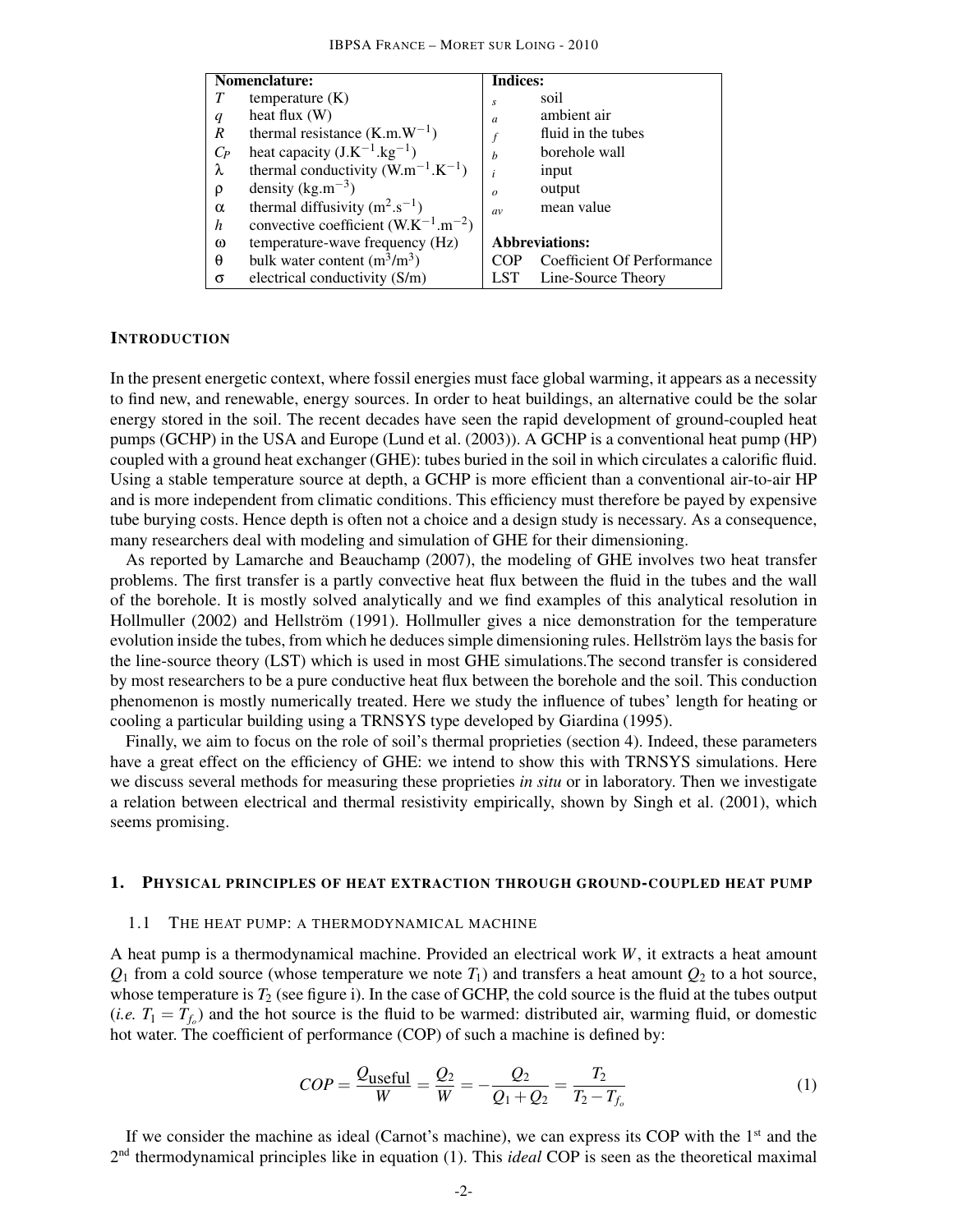COP of real machines. As a consequence, we must get a temperature  $T_{f_o}$  as large as possible at the tubes output to improve the COP. It means that the heat exchange between soil and tubes must be optimized. We can notice that cooling is free and doesn't require any electrical work in summer.

## 1.2 HEAT CONDUCTION AND THERMAL INERTIA IN THE GROUND

In a homogeneous soil, heat transfers obey to

$$
\partial_t T = \alpha \nabla^2 T \tag{2}
$$

where  $\alpha$  is the thermal diffusivity defined by  $\alpha = \lambda/(\rho C_P)$ .

The heat law allows to calculate some orders of magnitude. For example, we can determine the time τ that is necessary to reach the permanent regime in a ground where is buried a GHE. We assume for this calculation that the soil's temperature is constant *far* from the GHE (*i.e.* at a characteristic distance *L* from the GHE). The heat law can thus be rewritten:

$$
\frac{\Delta T}{\tau} = \alpha \frac{\Delta T}{L^2} \tag{3}
$$

and we deduce  $\tau = L^2/\alpha$ .

For example, the heat exchange between a vertical GHE and the surrounding soil with  $\alpha = 10^{-6} \text{ m}^2 \cdot \text{s}^{-1}$ reaches permanent regime at a distance of 5 m in 9 months and 19 days. After this time, the heat exchange is null and the system is inoperative. We see here the risk of using intensively such a heat exchanger: we must not pump heat continuously but intermittently. Inversely, the same type of calculation can determine the distance we must put between tubes when their operating duration is known. Finally, soil's thermal parameters have an effect on this calculation through the diffusivity  $\alpha$ .

## 2. MODELING OF GROUND HEAT EXCHANGERS

To model GHE more precisely than with rough orders of magnitude, one must solve two distinct problems of heat transfer. Lamarche and Beauchamp (2007) summarized these problems as follows:

- (1) Heat transfer between the fluid in the tubes and the wall of the borehole. Due to the flow in the tubes, this transfer is partly convective. Most researchers solve this problem analytically making some approximations that we detail in subsection 2.1.1. Numerical approaches are used to deal with long-term evolution of the system (see section 2.2.1).
- (2) Heat transfer between the borehole and the soil by conduction. This problem needs a numerical resolution because the conduction is a transient phenomenon which takes place in a soil that is an heterogeneous and three-dimensional medium.

#### 2.1 ANALYTICAL SOLUTIONS

On the basis of analytical solutions, we can understand the physics of heat transfers in GHE and it is possible to parameterize them. However, in order to get these solutions, we need to approximate the system and we cannot consider heterogeneous proprieties of the soil or complex dispositions of the tubes.

#### *2.1.1 Temperature profile in undisturbed soil*

Before we extract any heat, we must know the soil's temperature profile, as a function of depth and time. In order to determine this profile, we make the following assumptions:

H1: the surface temperature can be expressed as

$$
T_S(z=0,t) = T_{av} + \Delta T \cdot \cos\left[\omega(t - t_{min})\right]
$$
\n(4)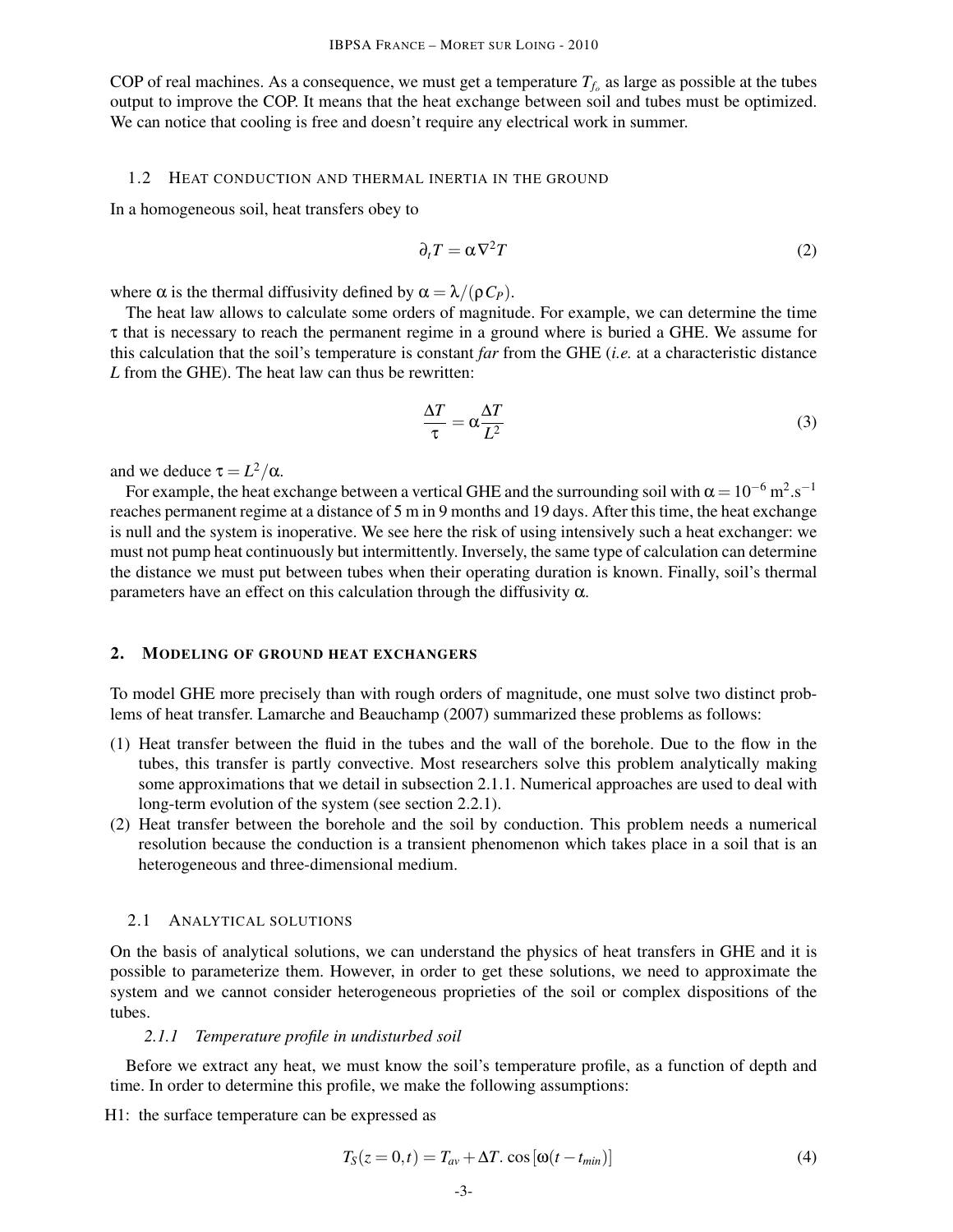where  $\omega$  is the frequency of interest ( $\omega = 2 \times 10^{-7}$  rad.s<sup>-1</sup> for a year and  $\omega = 7.27 \times 10^{-5}$  rad.s<sup>-1</sup> for a day),  $T_{av}$  et  $\Delta T$  are the average temperature and the amplitude of temperatures in a period  $\tau = 2\pi/\omega$ , and  $t_{min}$  is the date (in s) of the minimal temperature in the period,

- H2: the soil is homogeneous. In particular, it has a constant thermal diffusivity  $\alpha_s$  (with depth, time and temperature),
- H3: there is no geothermal gradient in the ground (but only solar energy input),
- H4: there are no water flows, so that the heat exchanges are purely conductive. We can note that this is a very strong assumption. In real soils, water flows exist, vary depending on seasons and weather, induce convective heat exchanges and dramatically disturb the temperature profile we will calculate here.

To determine the temperature profile, we solve the heat equation (2). Kusuda and Archenbach (1965) were first to solve this equation in the soil. Many authors applied their work, especially in TRNSYS type 556 developed by Giardina (1995). The solution, drawn on figure ii can be written as follows:

$$
T(z,t) = T_{av} + \Delta T \cdot e^{-z/\delta} \cdot \cos\left[\omega(t - t_{min}) - \frac{z}{\delta}\right]
$$
 (5)

This expression shows that the ground's thermal inertia induces both a phase delay and a damping of the temperature wave in depth. Both effects can be characterized by the penetration coefficient

$$
\delta = \sqrt{\frac{2\,\alpha_s}{\omega}} \quad (\text{in m})
$$

This penetration coefficient can be interpreted as the depth where the surface signal is damped by a 1/*e* factor. It determines the particular depth  $z<sub>o</sub>$  where the temperature oscillation is in phase opposition with the surface temperature. Thus, in theory, horizontal tubes could extract heat stored in summer for use in winter if they are buried at a depth of  $z_o = \pi \delta$ .

Unfortunately, at this depth, the temperature damping is already  $e^{-\pi} = 0.043$ , which means a 95.7% loss of the signal intensity. Although extracting heat stored in the summer during winter seems attractive, it is not beneficial. Nevertheless, the damping is still an interesting phenomenon: the temperature is increasingly stable with growing depth. The expression of *undisturbed temperature* (5) is thus a first relation for dimensioning a GHE. heat with the reflection of  $\frac{1}{2}$ 



**From Chiasson (1999).** *Figure i : Scheme of a HP coupled with a GHE.*



*Figure ii : Temperature profile at March 21st in a homogeneous soil, with*  $\alpha = 10^{-6}$   $m^2 \cdot s^{-1}$ ,  $T_{av} = 12$ <sup>°°</sup>*C*,  $\Delta T = 7.5$ <sup>°</sup>*C* and  $t_{min} = 0$  (*i.e.* 1<sup>st</sup> of *January is the coldest day).*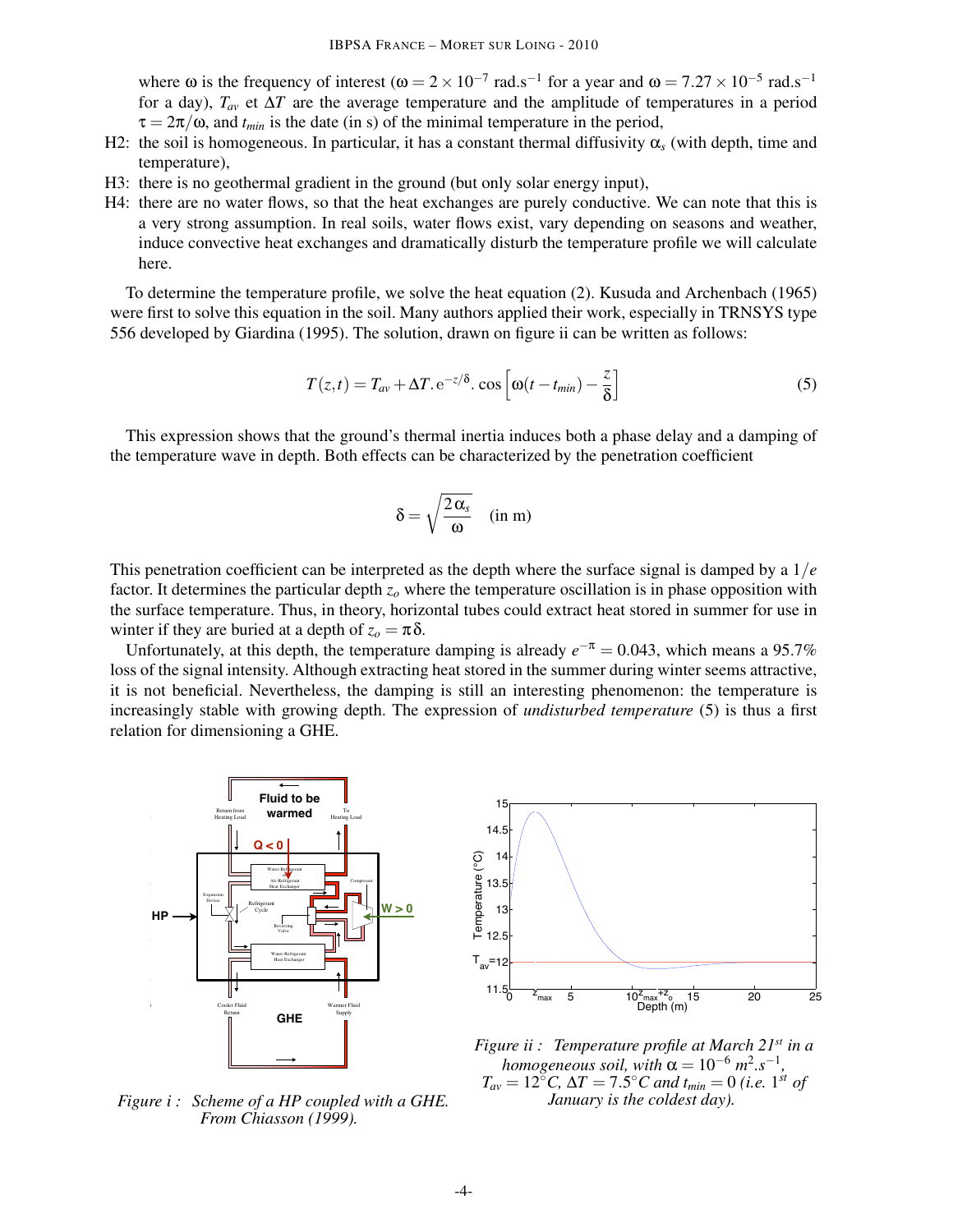#### *2.1.2 Modeling of the temperature at the tubes output*

Subsection 1.1 demonstrated that greater the temperature  $T_{f_0}$  at the tubes output is, better is the COP of the heat pump. In his Ph.D. thesis, Hollmuller (2002) determines an analytical solution for the temperature at the *x*-coordinate in the tube:

$$
T_f(x,t) = T_{f_i} + (T_{f_o} - T_{f_i}). \exp\left(-\frac{2\pi r_o}{C_{P_f}D_f}hx\right). \cos\left[\omega\left(t - \frac{x}{v_f}\right) - \frac{2\pi r_o}{C_{P_f}D_f}kx\right]
$$
(6)

where *h* and *k* are functions of soil diffusive coefficients and of the convective coefficient  $h_f$  of the fluid.

It is important to notice in expression (6) that the convection of the fluid shifts the temperature phase between the fluid and the ground. Therefore, the lower the fluid velocity is, the greater is this phase difference. Consequently, this phenomenon could solve the problem whereby temperature phase shift through the earth induces a damping (subsection 2.1.1): reducing the fluid flow in the tubes also shifts the output temperature phase (this technique is called *low flow*).

Moreover, according to Hollmuller (2002), some values of *h<sup>f</sup>* can privilege phase difference against damping. A phase delay almost without damping has even been experimentally brought out at small scale and over a time period of a day with a laminar fluid flow between two concrete plates. Unfortunately, this configuration cannot be applied to heat an entire building. Nevertheless, it could offer possibilities for horizontal GHE systems.

#### *2.1.3 Models of temperature in the ground around the tubes*

The Line-Source Theory (Hellström (1991)) proposes the following expression for the temperature in the soil around the borehole (located at the coordinate  $r = 0$ ):

$$
T(r,z,t) - T_{soil}(z,t) = \frac{q'}{4\pi\lambda_s} \int_{\frac{r^2}{4\alpha_{st}}}^{+\infty} \frac{e^{-u}}{u} du
$$
\n(7)

where  $T_{\text{solid}}$  is the *undisturbed temperature* given in subsection 2.1.1 and  $q'$  is the heat flow per length unit along the tube (W/m).

This model describes a global heat transfer along the entire tube that we consider to be a single section. In the earth, since the temperature difference between the soil and the fluid decreases along the tube (in the case of heat extraction), the heat flux is probably greater in the first sections of the tube than in the last ones. As a consequence, the heat flux which is calculated analytically with the LST often seems lower than this, which is numerically determined (see type 556, Giardina (1995)).

We can obtain the temperature profile in a ground where several boreholes are buried with the superposition principle of this type of solutions. However, we have to apply this superposition principle continuously *i.e.* at each time step of the calculation to attend the interference phenomena between each borehole. Thus, the modeling must be numerically processed.

#### 2.2 NUMERICAL MODELING

### *2.2.1 Long-term interferences and thermal deviation in the soil*

Lee and Lam (2008) used an implicit finite difference method to study the problem of thermal deviation in the soil that results from an *overpumping* of heat by several boreholes. To do this, the authors described the tubes with cylindrical slices. In each slice, they considered the mean temperatures  $T_f$  of the fluid and  $T_b$  of the borehole wall. They assumed that the heat transfer *q* between the fluid and the borehole obeys the law:

$$
T_f - T_b = R_b q \tag{8}
$$

where  $R_b$  is the thermal resistance of the entire GHE (tubes, fill material and wall of the borehole).

This approach draws an analogy between electric and thermal flux to describe the heat transfer, so that the resistance  $R_b$  is considered to be one of the principal parameters of a GHE system. Hellström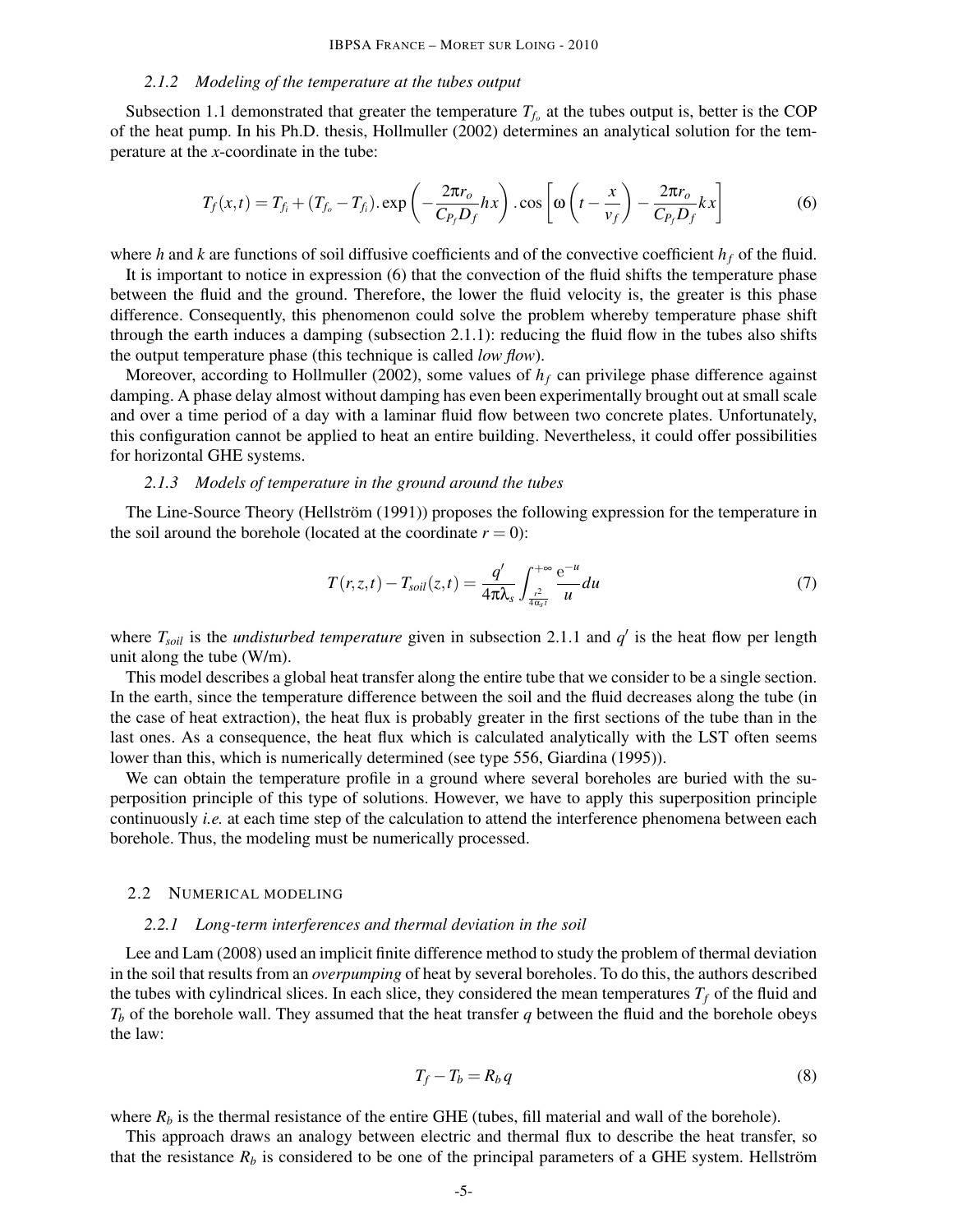(1991) proposes an analytical expression for the resistance  $R_b$  as a function of geometrical and thermal characteristics of the tubes. Lee and Lam (2008) numerically get the temperature profile by superposing the solutions that they obtain for several boreholes. Their results suggest that a finite difference scheme is insufficient to estimate the performance of an entire field of boreholes. They conclude that we need to discretize simultaneously each borehole of the field to improve the accuracy of dynamical studies.

# *2.2.2 Numerical tools for integrating GHE into building simulation*

In energy simulation of buildings most of the physical processes are modeled with a set of algebraic equations, mostly non-linear, differential and integral. Several tools exist which solve these equations with different methods. The dynamic simulation systems are the more precise because they solve equations iteratively over time with a given time-step. Such a well-known system is TRNSYS from University of Wisconsin<sup>1</sup> or Comfie/Pleiade3 from Ecole des Mines. For our simulations, we use the TRNSYS tool.

# 3. INFLUENCE OF THE SOIL'S THERMAL PARAMETERS

# 3.1 LITERATURE'S VALUES OF THERMAL PARAMETERS AND THEIR RELIABILITY

Some values of thermal conductivity  $\lambda$ , densities  $\rho$  and heat capacity  $C_P$  are given in books by Turcotte and Schubert (2001) and by Sleep and Fujita (1997), others are published on the Wikipedia website. We summarize them in the table i.

*Table i : Values of thermal conductivity, heat capacity and diffusivity of some buildings, rocks and soils materials, dry or water-saturated (sat.).*

| Materials | $\lambda$ (W.m <sup>-1</sup> .K <sup>-1</sup> ) | $\overline{\rho C_P (MJ.K^{-1}.m^{-3})}$ | $\alpha$ (.10 <sup>-6</sup> m <sup>2</sup> .s <sup>-1</sup> ) |  |  |  |
|-----------|-------------------------------------------------|------------------------------------------|---------------------------------------------------------------|--|--|--|
| Air       | 0.062                                           | $1.25 \times 10^{-3}$                    | 50                                                            |  |  |  |
| Water     | 0.60                                            | 4.19                                     | 0.14                                                          |  |  |  |
| Concrete  | 0.92                                            | 2.11                                     | 0.44                                                          |  |  |  |
| Granite   | 2.2                                             | 2.13                                     | 1.03                                                          |  |  |  |
| Clay      | $0.2$ (dry) to 1.6 (sat.)                       | $0.3$ (dry) to $3.2$ (sat.)              | $0.50$ (sat.) to $0.67$ (dry)                                 |  |  |  |
| Silt      | $0.2$ (dry) to $2.5$ (sat.)                     | $0.60$ (dry) to 2.4 (sat.)               | $0.33$ (dry) to $1.0$ (sat.)                                  |  |  |  |
| Sand      | $0.3$ (dry) to $3.2$ (sat.)                     | $1.0$ (dry) to $2.4$ (sat.)              | $0.30$ (dry) to 1.3 (sat.)                                    |  |  |  |
| Gravel    | $0.3$ (dry) to $3.3$ (sat.)                     | $1.2$ (dry) to $2.4$ (sat.)              | $0.25$ (dry) to 1.4 (sat.)                                    |  |  |  |

About the reported data, we can make some remarks:

- (1) According to these values, a diffusivity  $\alpha = 10^{-6}$  m<sup>2</sup>.s<sup>-1</sup>, as we often find as default value in the simulations tools, would correspond to a granitic rock or to a soil composed by gravel, silt or watersaturated sand. But this value is not consistent with a dry soil or with clay.
- (2) Water increases the values of  $pC_p$  and  $\lambda$ . The increase of  $pC_p$  is due to the great heat storage capacity of water. The increase of  $\lambda$  whereas water is rather a better thermal insulator than the soil's mineral components, may be due to thermal bridges that water build between the soil's particles. At the contrary, in a dry soil, the interstices are filled with air, a very good insulator.

Thus, water is a very important component of soils whose content we must precisely know. Moreover, as moisture content varies seasonally and daily, we can imagine that water-dependent thermal parameters vary with time as well.

(3) According to Fromentin et al. (1997), water has also a convective effect when in motion in soils. In a permeable layer, water can disperse the heat that is transferred from the tubes in the soil. On the one hand, this convective effect prevents a seasonal storage of heat in summer but on the other hand, it enables a quicker thermal reload in winter. The authors emphasized on the necessity to better understand heat transfers in porous media to model this effect. In this paper, we will neglect the convective phenomena, assuming that water does not move in soil.

<sup>1</sup>TRNSYS homepage: http://sel.me.wisc.edu/trnsys/index.html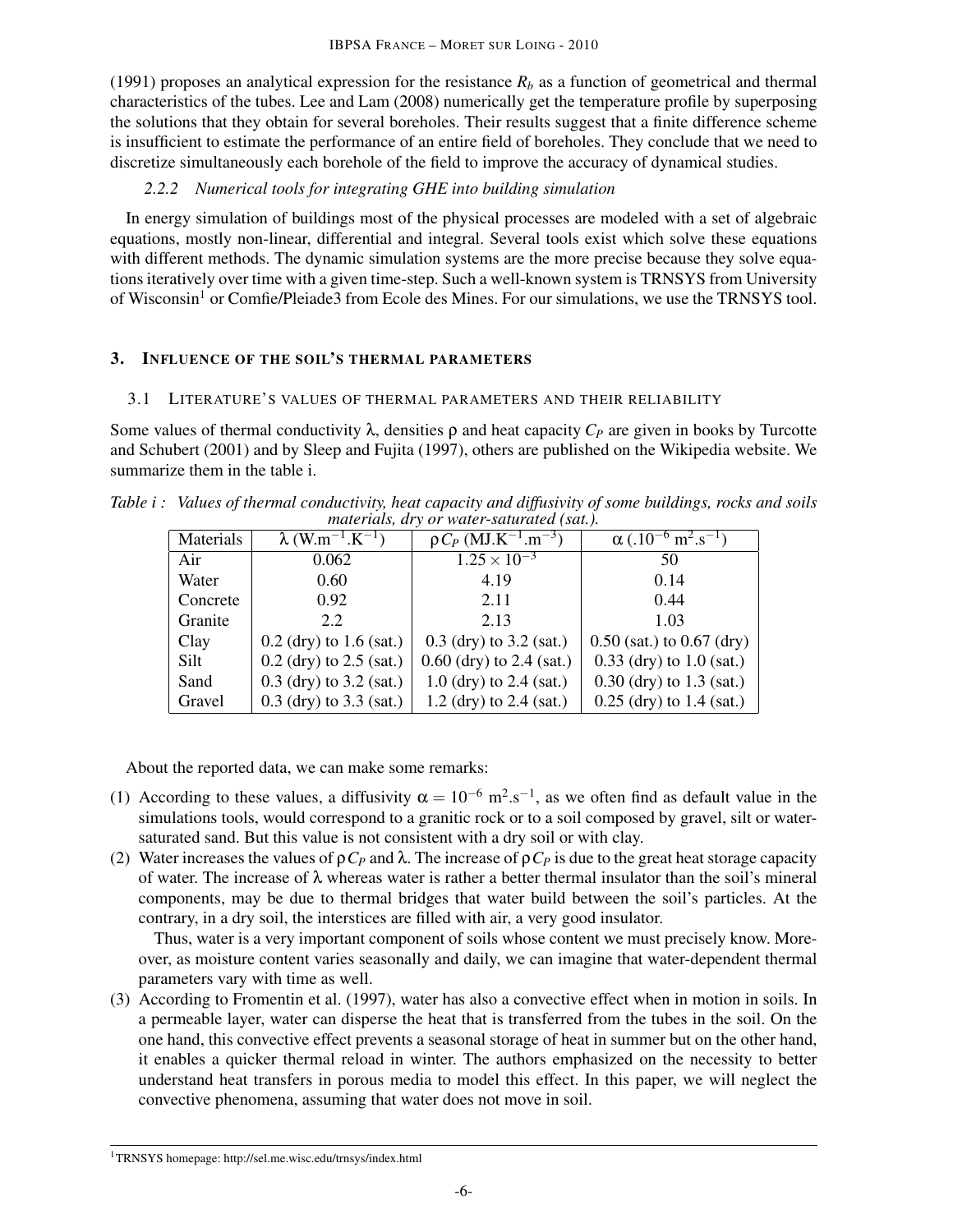Some thermal properties of complex soils were given by Giardina (1995) and used in TRNSYS type 556. They are summarized in table ii.

| Table <i>a</i> . Complex son <i>s</i> parameters from Giarama (1773). |              |                  |                        |                 |  |  |
|-----------------------------------------------------------------------|--------------|------------------|------------------------|-----------------|--|--|
| Soil's type                                                           | Conductivity | Diffusivity      | Density                | Specific heat   |  |  |
|                                                                       | (W/m/K)      | $(10^{-7}m^2/s)$ | $(10^3 \text{kg/m}^3)$ | $(10^2 J/kg/K)$ |  |  |
| Heavy saturated soil                                                  | 2.43         | 9.03             | 3.20                   | 8.38            |  |  |
| Heavy damp soil                                                       | 1.30         | 6.45             | 2.10                   | 9.64            |  |  |
| Heavy dry soil                                                        | 0.87         | 5.16             | 2.00                   | 8.38            |  |  |
| Light damp soil                                                       | 0.87         | 5.16             | 1.60                   | 10.48           |  |  |
| Light dry soil                                                        | 0.35         | 2.80             | 1.44                   | 8.38            |  |  |

*Table ii : Complex soil's parameters from Giardina (1995).*

Apart from the vague definition of the considered soils, without any information about composition, geologists would be astonished by the given densities: an *heavy saturated* soil is here as heavy as mantle rocks! Though, we saw in section 1.2 that soil's thermal parameters can largely impact calculations and dimensioning of the GHE. In the next section, we present TRNSYS simulation results to quantify the mistake due to erroneous thermal parameters values.

## 3.2 DIMENSIONING A GEOTHERMAL SYSTEM USING NUMERICAL SIMULATION EXPERIMENT

The previous remarks are supposed to have effects in dimensioning studies. In order to verify it, we simulate with the TRNSYS software the working of a commercialized product that contains:

- High-density polyethylene tubes, which must be horizontally buried.
- An hydraulic module with a 3-stages pump and input-output thermometers.
- An air/water heat exchanger.
- An 2-stages outdoor thermostat.
- Specific connections.

All components of the system already have fixed characteristics (thermal proprieties, pump flow, exchanger efficiency), so that the only parameters that are still to be determined is the length of the tubes and the soil's thermal parameters. As the constructor gives a value of around 1.2 m for the depth at which the tubes must be buried, we use this value to reduce the number of freedom degrees (although it may be varied to optimize the heat exchange).

Numerical simulation parameters are tested through the ground exchanger model implemented in TRNSYS type 556 in the climate of Saint Etienne, France, over a typical year. We tried to evaluate the maximum quantity of energy extractable for heating or cooling from the ground. This was done for several soil types corresponding to the parameters described in Table ii. Our results presented in Table iii show that in that range of usage, the main influent parameter is the soil's thermal conductivity while its density has a second role.

Thus, soil's parameters characterization and values choice for the numerical simulation is crucial. For instance, the water present in the soil will drastically change its conductivity and hence the thermal exchanges. One can note that the numerical tool's default values are somehow surprising. Indeed, while at low depth most soils are composed of sand and topsoil which correspond to Giardina's *light* soil, one can often found values corresponding to *heavy saturated* soils.

Figure iv shows the heat exchange as a function of the conductivity. For heat extraction, only low conductivity soils benefit from longer pipes. In the over hand, for cold extraction the pipe length is beneficial for all type of soils.

Figure iii obtained from simulations shows that for a given load to extract, soil's conductivity has significant influence on feasibility. Eventually, pipe length will allow for adjustment, especially with low conductivity. Thus the default values of the simulation tools can likely lead to system malfunction and mis-dimensioning for both heat and cold extraction.

For example, assuming that we want to extract  $10^5$  kJ/y from a *light dry* soil ( $\lambda = 0.35$  W/m/K), figure iii shows that a calculation leads with a soil's conductivity  $\lambda = 1.17$  W/m/K (so that  $\alpha = 10^{-6}$ )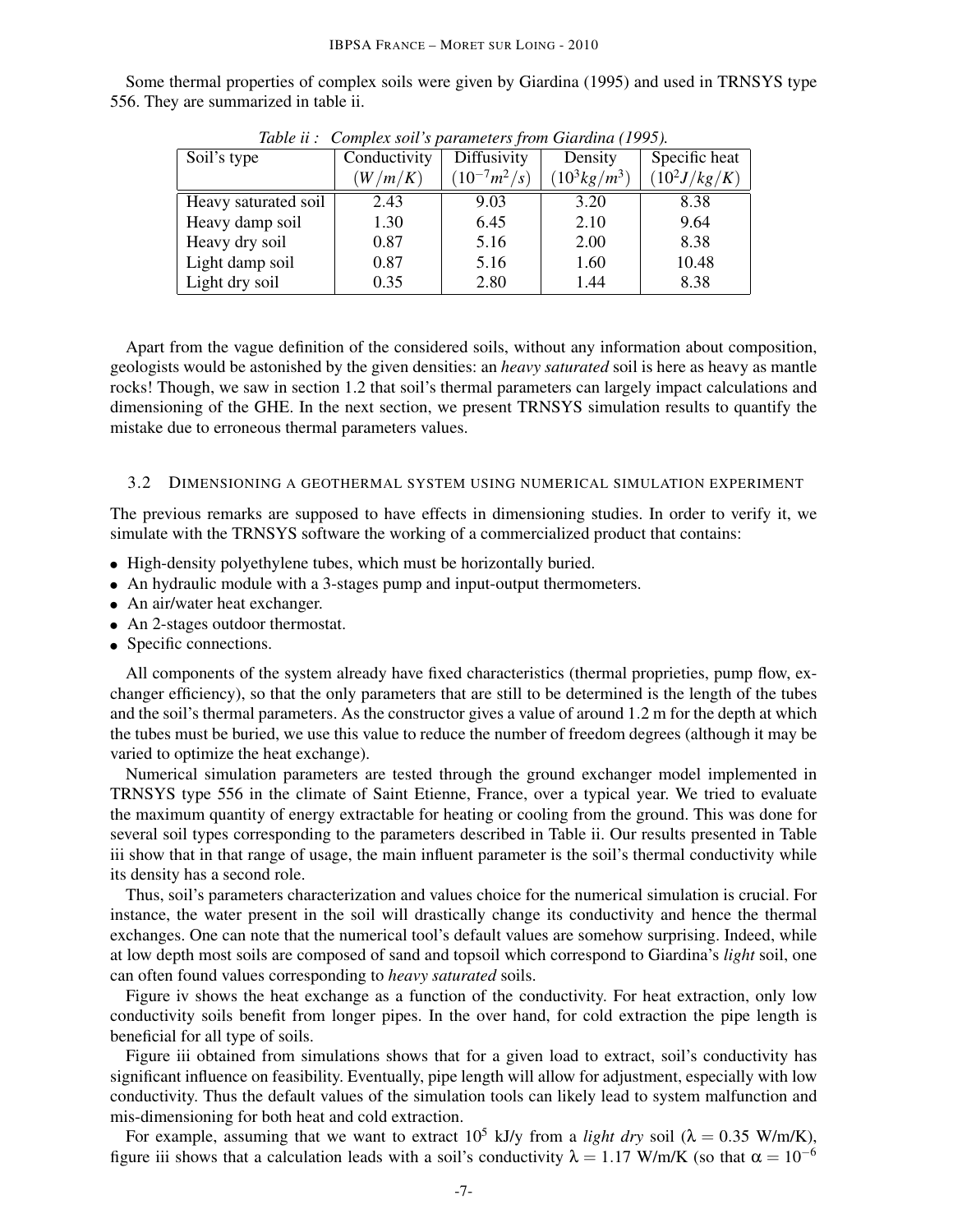#### IBPSA FRANCE – MORET SUR LOING - 2010

|                      | Heat            | Cold     | Heat            | Cold      | Heat            | Cold     |
|----------------------|-----------------|----------|-----------------|-----------|-----------------|----------|
|                      | $(10^8J)$       | $10^8 J$ | $10^8 J$        | $(10^8J)$ | $(10^8J)$       | $10^8 J$ |
| Pipe length          | 50 <sub>m</sub> |          | $100 \text{ m}$ |           | $150 \text{ m}$ |          |
| Heavy saturated soil | 0.80            | $-1.63$  | 0.90            | $-2.08$   | 0.90            | $-2.27$  |
| Heavy damp soil      | 0.78            | $-1.06$  | 0.95            | $-1.57$   | 0.97            | $-1.84$  |
| Heavy dry soil       | 0.79            | $-0.70$  | 1.00            | $-1.15$   | 1.07            | $-1.45$  |
| Light damp soil      | 0.80            | $-0.70$  | 1.00            | $-1.15$   | 1.08            | $-1.51$  |
| Light dry soil       | 0.96            | $-0.19$  | 1.35            | $-0.38$   | 1.69            | $-0.48$  |

*Table iii : Energy exchanged over a year, in typical Saint-Etienne climate external surface temperature, between the soil and an infinite load at 20*◦*C.*

m<sup>2</sup>.s<sup>-1</sup> as often assumed) will suggest a pipe's length of 150 m (red dashed line). But in reality, 50 m would have been sufficient (red solid line): wecould have made economies. Inversely, simulating the GHE with an over-estimated soil's conductivity, we will not deduce enough length of pipe. Thus, the same heat exchange will induce a stronger temperature gradient, running the risk of a soil's thermal impoverishment on the long view.



 $x 10^5$ 1.5 1  $\overline{0}$ exchange (kJ/y) Heat exchange (kJ/y)  $-Hot$ , L=100 m  $Cold, L=100$  m 0 Hot,  $L = 50$  m Cold, L=50 m  $-0.$ Hot,  $L = 150$  m -<br>Teat Cold, L=150 m ï1 ï1.5 ï2 0.4 0.6 0.8 1 1.2 1.4 1.6 1.8 2 2.2 2.4 Thermal conductivity (W/m/K)

*Figure iii : Influence of pipe length on the heat exchanges obtained from the TRNSYS GHE simulation component for extreme conductivities, namely light dry soil against literature's default (erroneous) value.*

*Figure iv : Influence of the soil's conductivity values on the exchanger pipe length for maximum heat exchanges obtained from the TRNSYS GHE simulation component.*

#### 4. EXPERIMENTAL DETERMINATION OF THE SOIL'S THERMAL PROPRIETIES

#### 4.1 STATE AND OF THE ART AND ITS LIMITS

Most of studies on GHE modeling underline the importance of the soil's thermal proprieties to design efficient systems (e.g. Hollmuller (2002), Chiasson (1999)). However, they rarely focus on this aspect. In the literature, there are few convenient methods to measure thermal parameters in soils at depth precisely. Usually, their values are estimated from a rough composition evaluation and tabulated values as in table i. Three principal elements affect these thermal proprieties:

- The composition of the soils and rocks in which the GHE are buried. As we saw in Table i, page 6, clay, silt, sand and granite have different thermal conductivities, densities and specific heats.
- The soil's moisture content. With its large  $C_P$ , water has an effect on soil's thermal diffusivity. Moreover, water can induce seasonal variations of soil's proprieties.
- Groundwater flows, which improve the soil's thermal reload through convective heat transfers.

Today, we use three major methods to estimate these parameters. First, Mogensen (1983) presents the *Temperature Response Test* (TRT). Recently, Mattsson et al. (2008) improved this method by reducing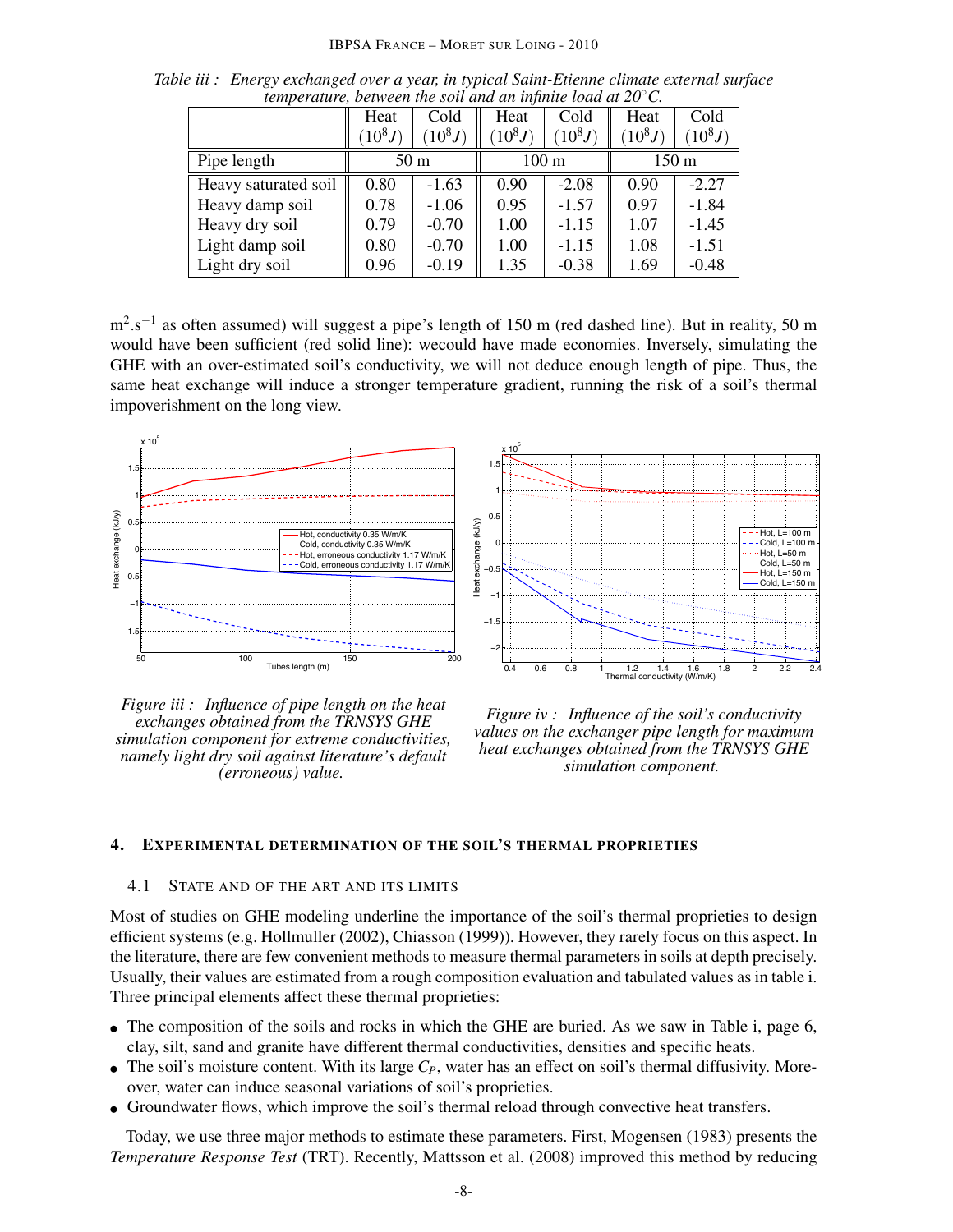the size of the required equipment. For the TRT, we build a GHE into which we inject a known heat power. We then measure the temperature at the tube's input and output to deduce the soil's diffusivity and the thermal resistance  $R_b$  of the borehole. With these parameters, we can calculate the heat transfer with the soil. With the output temperature, we can also calculate the COP of the heat pump. Although this method is efficient, it is obviously not convenient in the framework of a previous field study in order to determine the soil's proprieties for designing a GHE. Its application is only interesting to compare simulation results with field observations.

A third method is to measure thermal proprieties of small samples in a laboratory and establish tables of values for different types of soils. We deduce the value of the thermal conductivity of a certain soil according to those of its components. But this approach does not consider the variability of soils.

A third method concerns surface measurements. Bristow et al. (2001) give an example of a small probe which measures temperature, moisture content, electrical conductivity and thermal conductivity in the first ten centimeters of the ground. However, this kind of measurement is useful for agricultural studies but cannot access the soil at depth.

#### 4.2 PERSPECTIVES WITH INDIRECT GEOPHYSICAL MEASUREMENTS

So far, thermal proprieties of soils seem difficult to measure, principally because of their dependence on composition and moisture content of the soils. As a consequence, Singh et al. (2001) propose to measure these proprieties indirectly. They use a relation between thermal resistivity and electrical resistivity, which is easy to measure. Indeed, the authors show experimentally that both of these resistivities (we note them  $R_E$  and  $R_T$  respectively) depend on moisture content  $S_r$  according to the following laws:

$$
\log R_E = C_1 + C_2 \log S_r \quad \text{and} \quad \log R_T = C_3 + C_4 \log S_r \tag{9}
$$

where  $C_1$ ,  $C_2$ ,  $C_3$  and  $C_4$  are constants which depend on the type of soil.

Bouchez et al. (2009) have verified these relations during an experimental lesson at ENS Lyon. Despite inherent experimental difficulties for measuring thermal conductivity, these relations seem us reliable and we can then deduce a relation between thermal and electrical resistivities:

$$
\log\left(\frac{R_E}{R_E^o}\right) = \frac{C_2}{C_4}\log\left(\frac{R_T}{R_T^o}\right) \tag{10}
$$

where, formally,  $\log R_E^o = C_1$  and  $\log R_T^o = C_3$ .

In our study, equation (10) is under-determinated: Measuring the electrical resistivity of a soil is not sufficient to infer its thermal resisitivity. Even though we know the coefficients  $C_1$  and  $C_4$  from a measurement of electrical conductivity *vs*. water content, the  $R_T^o$  parameter is still unknown and only accessible through thermal measurements.

However, Singh et al. (2001) deduced from their observations a direct relation between  $R_E$  and  $R_T$ :

$$
\log(R_E) = C_R \log(R_T) \tag{11}
$$

where  $C_R$  only depend on the sand and gravel size fractions *F* of the soil:  $C_R = 1.34 + 0.0085 \times F$ .

Plotting the graph of  $\log(R_T)$  *vs.*  $\log(R_E)$  with consideration for the uncertainties due to the measurement, Bouchez et al. (2009) have some doubts about the reliability of such a linear regression. However, this kind of indirect measurement is promising to estimate the soil's thermal proprieties *in situ*. Assuming that for a given soil, thermal and electrical conductivities are both essentially governed by water content, we can apply the geophysical prospection methods developed in the field of hydrogeophysics (Rubin and Hubbard (2005) Robinson et al. (2008)) to profile, map or even monitor the electrical resistivity (or dielectric permittivity) at depth. Among these methods, we can cite:

• ground-penetrating radar (GPR, e.g. Huisman et al. (2003), Loeffler and Bano (2004)), which initially measured the dielectric permittivity. Present research tend to access to the electrical conductivity through *amplitude versus offset* approaches (Deeds and Bradford (2002)) or full-waveform inversion (Klotzsche et al. (2010)) but it requires significant calculation power.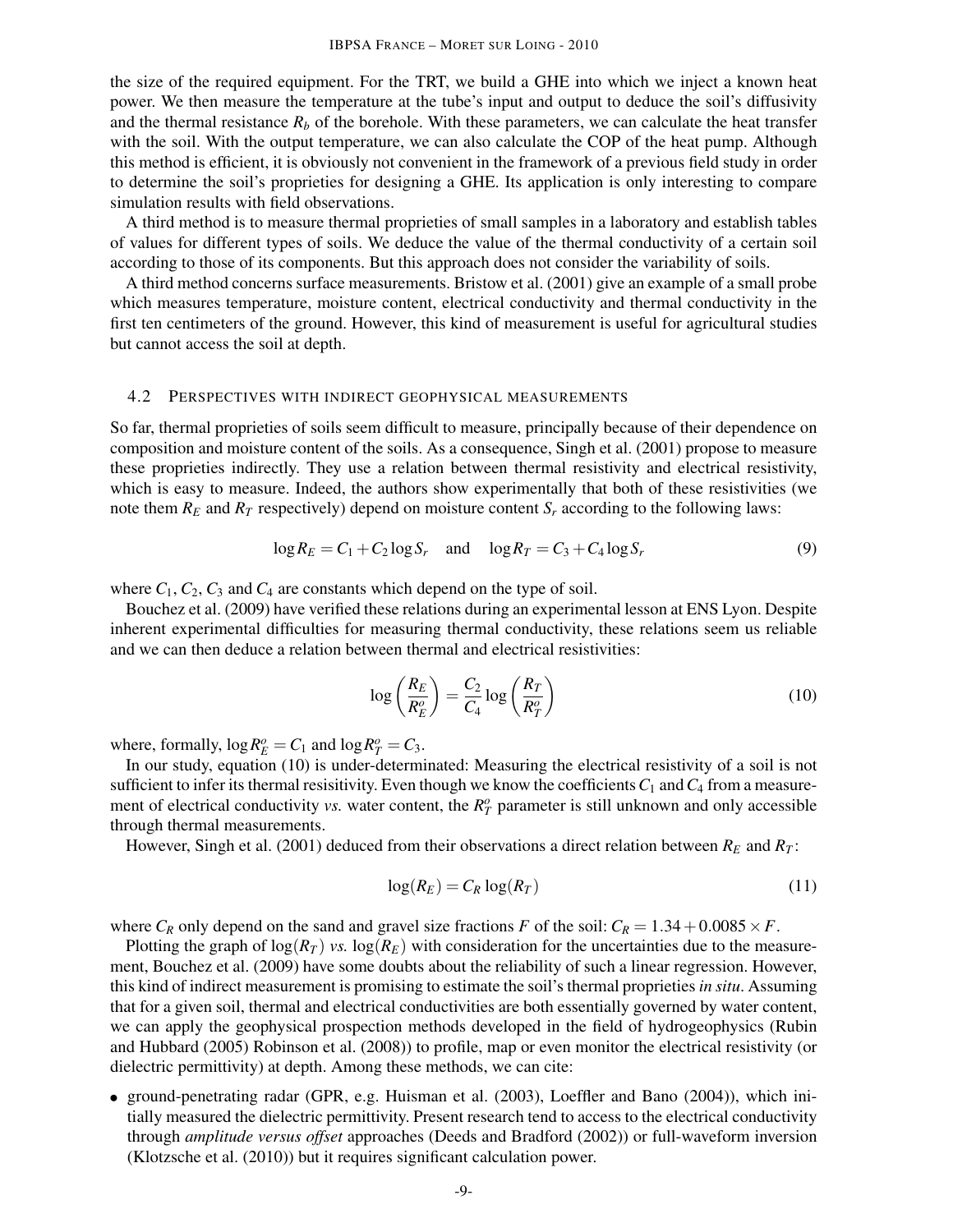- electrical resistivity tomography (ERT) which can provide hundred-meter-long electrical resistivity profiles, up to a few dozen meters deep (e.g. Rings et al. (2008), Koch et al. (2009), see figure v). ERT requires a specific multi-electrodes instrumentation but the software RES2DINV<sup>1</sup> enables to run the inversion on personal computers with an user-friendly interface.
- electromagnetic induction (EMI, e.g. Abdu et al. (2008)) which can quickly provide maps of *apparent* electrical conductivity, resultant value from the resistivities distribution at depth. Recently, Lavoué et al. (2010) improved the calibration of this method by coupling EMI values with ERT data. This advance open the possibility to get profiles of local values at depth with EMI as well.
- electric self-potential (SP) measurements which can be linked to groundwater flows through electrokinetic relations (e.g. Trique et al. (2002)).

Electrical conductivity and dielectric permittivity can then be converted into water content thanks to Archie's law (Archie (1942)) and Topp's equation (Topp et al. (1980)) respectively. However, these empirical laws are likely to depend on soil's charasteristics and thus only provide a water content *scale* rather than reliable water content values. Nevertheless, it allows to have an overview of the spatial variations of electrical proprieties and water content and to plane time-monitoring to detect seasonal variations and groundwater circulation. In an ideal world, it could be applied to adapt the GHE dimensioning and its working along the year knowing the seasonal soil's characteristics.



*Figure v : ERT profile after Lavoue et al. (2010), converted into water content through a compact ´*  $Archie's law ( \theta = 2.43 \sigma^{0.48}).$ 

# CONCLUSION AND PERSPECTIVES

We presented the modeling of GHE that has been made for many years and by many researchers, both with analytical and numerical methods. We then investigated a practical question which is rarely found in the literature: the influence of the soil's thermal parameters on GHE simulations. We used the TRNSYS software for the design of GHE test systems. Indeed, we showed that the required length of tubes depends *strongly* on the values of conductivity, and less on density and heat capacity of the soil.

As a consequence, an effort must be made in further research to improve *in situ* measurements of soil's thermal parameters in the framework of previous studies for dimensioning GCHP systems. To do so, we really believe in the possibilities that geophysical prospection offers with GPR, EMI or ERT methods. With these techniques, we can indeed have profiles of dielectric permittivity, electrical conductivity, and thus water content at depth. An interesting interpretation of these data would then be to convert them into thermal conductivity data. This interpretation would involve a relation between electrical resistivity, thermal resistivity and water content in the heterogeneous, porous, and multi-phasic media that are soils. We must still investigate this relation precisely to make it applicable.

<sup>1</sup>http://www.geoelectrical.com/index.php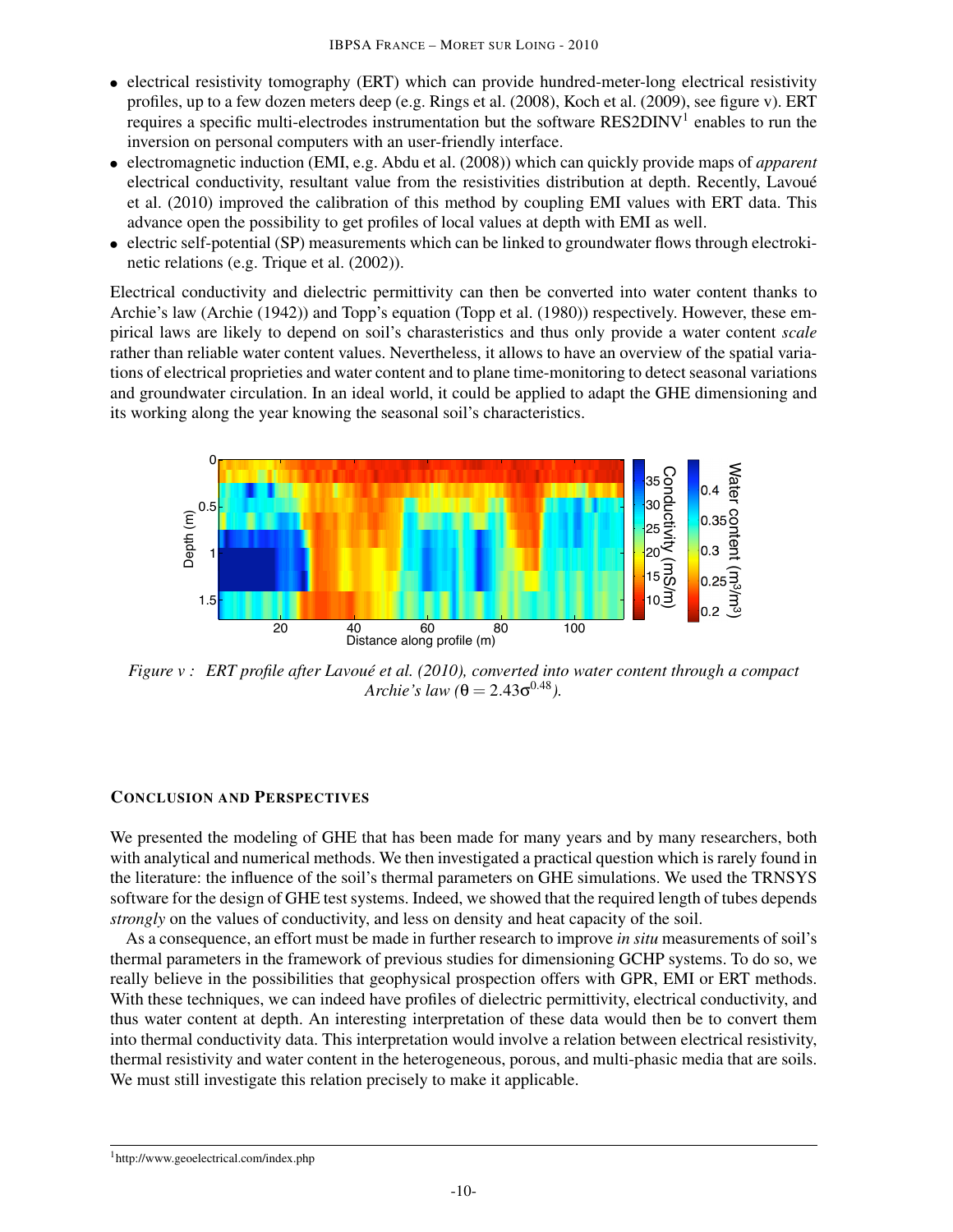#### *Acknowledgements*

We want to thank Jean-Jacques Roux and Kim Eui-Jong from the INSA of Lyon for sharing their experience in dealing with TRNSYS and more generally in modeling GHE.

### **REFERENCES**

- H. Abdu, D. A. Robinson, M. Seyfried, and S. B. Jones. Geophysical imaging of watershed subsurface patterns and prediction of soil texture and water holding capacity. *Water Resources Research*, 44,W00D18, doi:10.1029/2008WR007043, 2008.
- G. E. Archie. The electrical resistivity log as an aid in determining some reservoir characteristics. *Transactions of the American Intitute of Mining and Metallurgical Engineers*, 146:55–62, 1942.
- C. Bouchez, M. Chassande-Mottin, and F. Lavoué. Relation entre les résistivités électrique et thermique des sols. Technical report, ENS Lyon *(unpublished)*, 2009.
- K. L. Bristow, G. J. Kluitenberg, C. J. Goding, and T. S. Fitzgerald. A small multi-needle probe for measuring soil thermal properties, water content and electrical conductivity. *Computers and electronics in agriculture*, 31: 265–280, 2001.
- A. D. Chiasson. Advances in modeling of ground-source heat pump system. Master's thesis, University of Windsor, Ontario, Canada, 1999.
- J. Deeds and J. Bradford. Characterization of an aquitard and direct detection of lnapl at hill air force base using gpr avo and migration velocity analyses. Technical Report EMSP-70052, USDOE office of Environmental Management, 2002.
- A. Fromentin, D. Pahud, C. Jaquier, and M. Morath. Recommandations pour la realisation d'installations avec ´ pieux échangeurs. Technical Report 120.104, Office fédéral de l'énergie, 1997.
- J. J. Giardina. Evaluation of ground coupled heat pumps for the state of wisconsin. Mechanical engineering, University of Wisconsin-Madison, 1995.
- G. Hellström. Ground Heat Storage Thermal Analysis of Duct Storage Systems. Part I. Theory. PhD thesis, University of Lund, Sweden, Department of Mathematicals Physics, 1991.
- P. Hollmuller. *Utilisation des echangeurs air/sol pour le chauffage et le rafra ´ ˆıchissement des batiments Mesures in ˆ situ, modélisation analytique, simulation numérique et analyse systémique. PhD thesis, Université de Genève,* Centre universitaire d'étude des problèmes de l'énergie, 2002.
- J. A. Huisman, S. S. Hubbard, J. D. Redman, and A. P. Annan. Measuring soil water content with ground penetrating radar: A review. *Vadose Zone Journal*, 2:476–491, 2003.
- A. Klotzsche, J. van der Kruk, G. A. Meles, J. A. Doetsch, H. Maurer, and N. Linde. Full-waveform inversion of cross-hole ground-penetrating radar data to characterize a gravel aquifer close to the thur river, switzerland. *Near Surface Geophysics*, 8, 2010.
- K. Koch, J. Wenninger, S. Uhlenbrook, and M. Bonell. Joint interpretation of hydrological and geophysical data: Electrical resistivity tomography results from a process hydrological research site in the black forest mountains, germany. *Hydrological Processes*, 23:1501–1513, 2009.
- T. Kusuda and P. R. Archenbach. Earth temperature and thermal diffusivity at selected stations in the united states. *ASHRAE Transactions*, 71(Part 1), 1965.
- L. Lamarche and B. Beauchamp. A new contribution to the finite-line model for geothermal boreholes. *Energy and Buildings*, 39:188–198, 2007.
- F. Lavoué, J. van der Kruk, J. Rings, F. André, D. Moghadas, J. A. Huisman, S. Lambot, L. Weihermüller, J. vanderBorght, and H. Vereecken. Electromagnetic induction calibration using apparent electrical conductivity modelling based on electrical resistivity tomography. *Near Surface Geophysics*, 8:553–561, 2010.
- C.K. Lee and H.N. Lam. Computer simulation of borehole ground heat exchangers for geothermal heat pump systems. *Renewable Energy*, 33:1286–1296, 2008.
- O. Loeffler and M. Bano. Ground penetrating radar measurements in a controlled vadose zone: Influence of the water content. *Vadose Zone Journal*, 3(4):1082–1092, 2004. doi: 10.2113/3.4.1082.
- J. Lund, B. Sanner, L. Rybach, R. Curtis, and G. Hellström. Geothermal (ground-source) heat pumps, a world overview. *Renewable Energy*, 2003.
- N. Mattsson, G. Steinmann, and L. Laloui. Advanced compact device for the in situ determination of geothermal characteristics of soils. *Energy and Buildings*, 40:1344–1352, 2008.
- P. Mogensen. Fluid to duct wall heat transfer in duct system heat storages. In *Proceedings of the international conference on subsurface heat storage in theory and practice*, pages 652–7, Stockholm, Sweden, 1983.
- J. Rings, A. Scheuermann, K. Pekro, and C. Hauck. Soil water content monitoring on a dike model using electrical resistivity tomography. *Near Surface Geophysics*, pages 123–132, 2008.
- D. A. Robinson, A. Binley, N. Crook, F. D. Day-Lewis, T. P. A. Ferre, V. J. S. Grauch, R. Knight, M. Knoll, ´ V. Lakshmi, R. Miller, J. Nyquist, L. Pellerin, K. Singha, and L. Slater. Advancing process-based watershed hydrological research using near-surface geophysics: a vision for, and review of, electrical and magnetic geophysical methods. *Hydrological Processes*, 22:3604–3635, 2008.